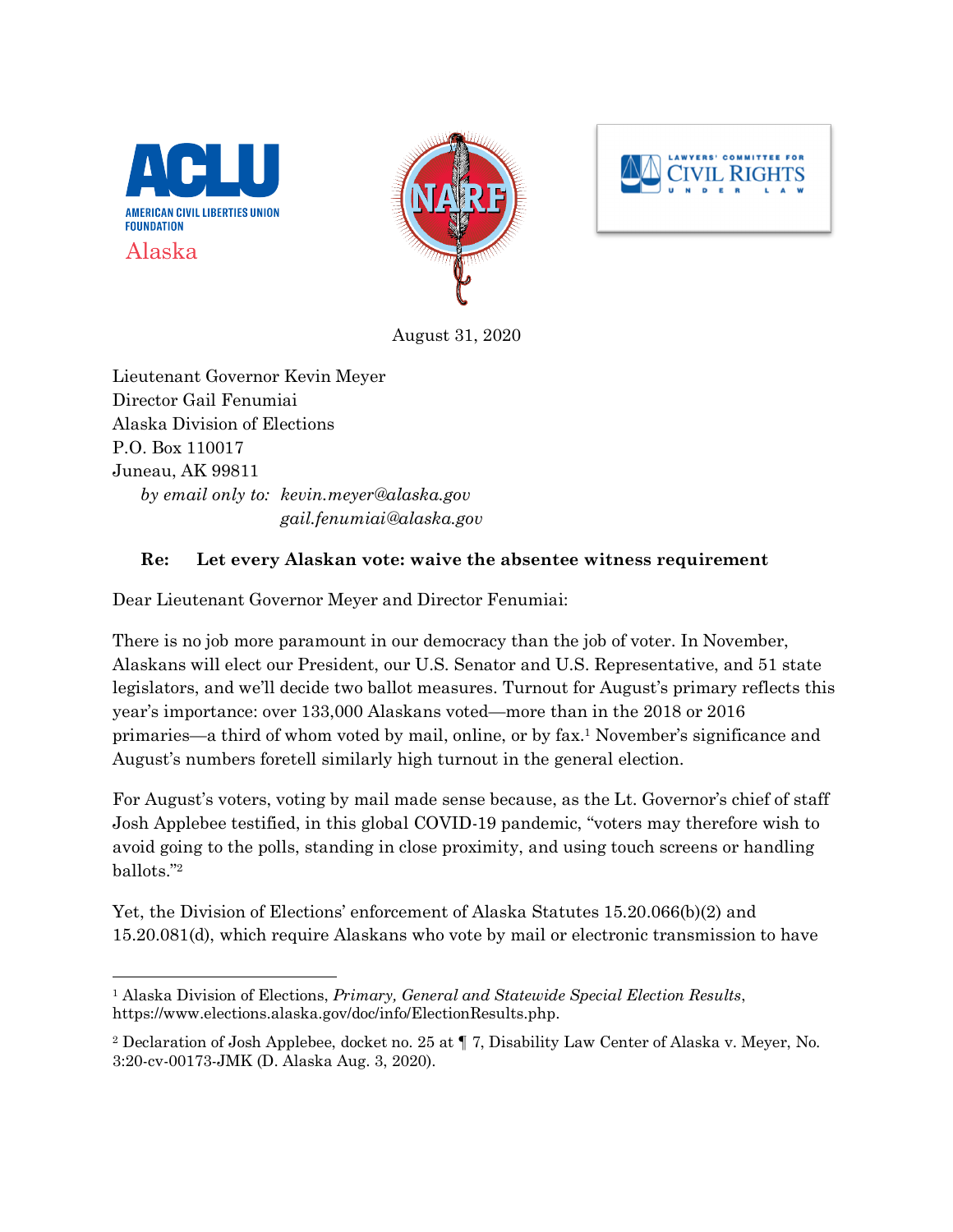Lt. Governor Meyer and Director Fenumiai *Let every Alaskan vote: waive the absentee witness requirement* August 31, 2020 Page 2 of 4

witnesses sign their ballots, disenfranchises many voters. So we write to ask you not to enforce this requirement this fall: let every qualified voter freely vote during this pandemic.

In Alaska, every "qualified voter may vote an absentee ballot for any reason."3 Alaskans who are in "high-risk group[s] who must be particularly careful to avoid exposure to COVID-19,"4 including those whom you have recognized as "people 65 and older" and "with certain underlying medical conditions,"5 may wish to vote absentee so as to, in Mr. Applebee's words, "avoid going to the polls, standing in close proximity, and using touch screens or handling ballots."6

Voters who are concerned about getting COVID-19 should be able to easily cast their absentee ballots: that's why you "reach[ed] out to encourage [the] high-risk group" of 65 and older voters "to vote absentee," because it "was a reasonable measure that comported with the public health information available at the time."7 And as you said, "The more people who vote absentee the easier it will be for those who go to the polls to maintain social distance and limit their potential exposure to COVID-19."8 And we appreciate your promise that "[t]he Division is doing everything it can to avoid . . . forcing many voters . . . to choose between going to potentially crowded polling places or being disenfranchised."9

Enforcing the witness requirement, however, forces this very choice on voters. For many Alaskans who, for example live alone or who are single parents with children, <sup>10</sup> getting a witness and maintaining safe social distancing isn't feasible.<sup>11</sup> But, without a witness, their votes will be rejected and uncounted. You recognized that Alaska should not force voters

<sup>6</sup> Applebee Decl. at ¶ 7.

<sup>7</sup> Defs.' Opposition to Motion for Preliminary Injunction at 19.

<sup>8</sup> *Id.* at 21.

<sup>9</sup> *Id.* at 28.

<sup>10</sup> Absentee voters' witnesses must be at least 18. Alaska Stat. §§ 15.20.066(b)(2)(C) & 15.20.081(d).

<sup>11</sup> Alaska's Chief Medical Officer Dr. Anne Zink testified, "The most effective ways to minimize the spread of the disease continue to be social distancing, frequent handwashing or sanitizing, and wearing adequate face coverings that cover the nose and mouth." Declaration of Anne Zink, docket no. 23 at ¶ 7, *Disability Law Center of Alaska v. Meyer*, No. 3:20-cv-00173-JMK (D. Alaska Aug. 3, 2020).

 <sup>3</sup> Alaska Stat. § 15.20.010.

<sup>4</sup> Defs.' Opposition to Motion for Preliminary Injunction, docket no. 22 at 8, *Disability Law Center of Alaska v. Meyer*, No. 3:20-cv-00173-JMK (D. Alaska Aug. 3, 2020).

<sup>5</sup> *Id.*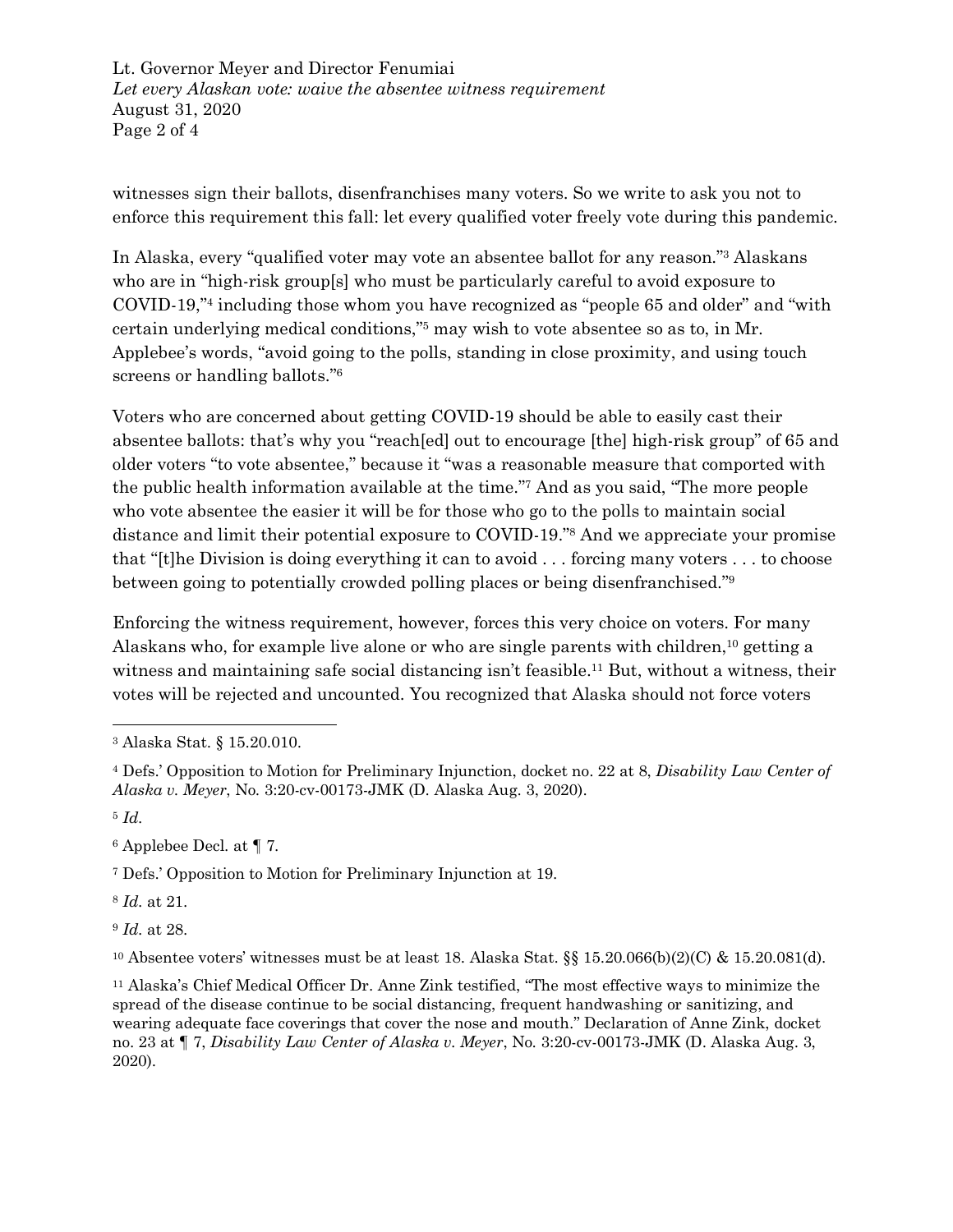Lt. Governor Meyer and Director Fenumiai *Let every Alaskan vote: waive the absentee witness requirement* August 31, 2020 Page 3 of 4

into the Sophie's Choice of a fatal virus or democratic disenfranchisement: please don't enforce the witness requirement and make Alaskans choose between their health or their vote.

Alaskans' right to vote is fundamental, guaranteed by the United States and Alaska Constitutions, <sup>12</sup> and the health consequences of COVID-19 are dire: 1 out of 5 people become seriously ill and require hospitalization,<sup>13</sup> and while "[o]ur understanding of this virus is constantly evolving,"14 we know that of the almost 6 million Americans it has infected, it has killed more than 182,000.15

In upholding Alaskans' fundamental right to elect our public servants, and "to avoid . . . forcing many voters . . . to choose between going to potentially crowded polling places or being disenfranchised,"16 the Division of Elections should recognize that enforcing the witness requirement now is unwise and poor policy. Its harm of disenfranching Alaskans is not offset by any good: instances of voter fraud are so incredibly rare that the witness requirement cannot serve a compelling purpose, especially since there is no way to confirm the identity of a witness who signs another's ballot.

COVID-19 is serious and so too is the right to vote, free from unnecessary ballot barriers. Alaska should continue its "long history of expanding voting access and facilitating voters' exercise of their right to vote,"<sup>17</sup> by not enforcing the absentee witness requirement now, in this global pandemic.

By Friday, September 4, we hope to hear that you're putting the safety of our democracy and the safety of Alaska first, and will make this commitment. Please contact Stephen Koteff, the ACLU of Alaska's legal director, at skoteff@acluak.org.

Thank you.

<sup>17</sup> *Id.* at 3.

 <sup>12</sup> U.S. Const. amend. I, XIV, XV, XIX, and XXVI; Alaska Const. art. V.

<sup>13</sup> World Health Organization, *Q&A on coronaviruses: What are the symptoms of COVID-19?*, https://www.who.int/emergencies/diseases/novel-coronavirus-2019/question-and-answers-hub/q-adetail/q-a-coronaviruses.

<sup>&</sup>lt;sup>14</sup> Zink Decl. at  $\P$  2.

<sup>15</sup> Centers for Disease Control and Prevention, *CDC COVID Data Tracker*, https://covid.cdc.gov/coviddata-tracker.

<sup>16</sup> Defs.' Opposition to Motion for Preliminary Injunction at 28.